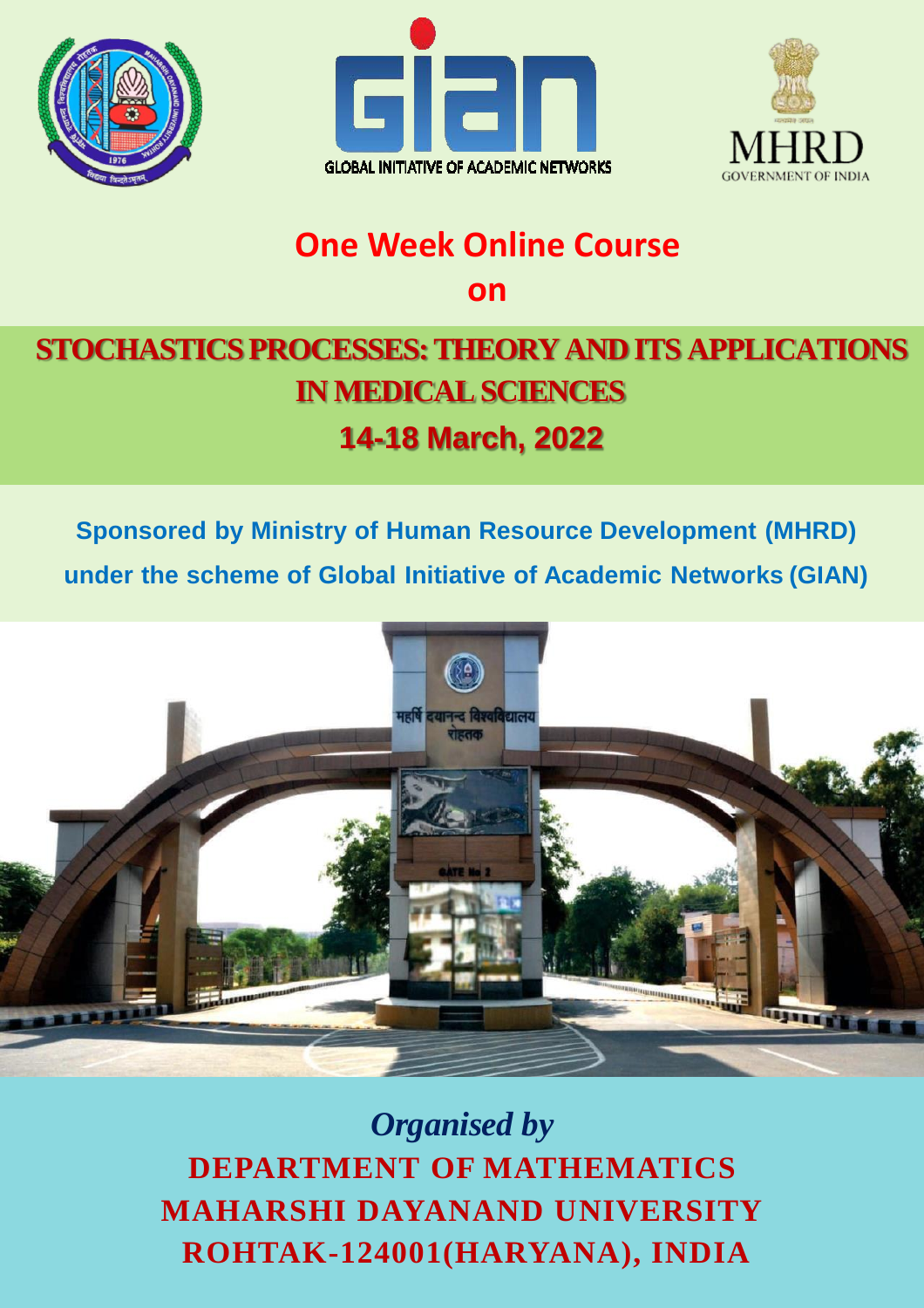## **MHRD Scheme on Global Initiative on Academic Network (GIAN)**

## **STOCHASTIC PROCESSES: THEORY AND ITS APPLICATIONS IN MEDICAL SCIENCES**

## **14-18 March 2022**

### 1. Overview

A nation's growth and success can be determined by the health and lives of its natives as they are their living assets. Every nation wishes to improve the quality of their people's health and lives, consequently, scientists throughout the world expanding their knowledge base in different fields to eradicate the problems that cause people's illness and death. Owing to this, applications of the concepts of stochastic processes to the study of human disease progressions and controlling disease related morbidity and mortality have been widely attempted.

The notion of stochastic processes is very important both in mathematical theory and its applications in science, engineering, economics, etc. It is used to model a large number of various phenomena where the quantity of interest varies discretely or continuously through time in a non-predictable fashion. In fact, stochastic analysis, a basic tool to handle and study the variability and uncertainty in a phenomenon, provides a fertile ground to use the concepts of stochastic processes to the probabilistic phenomenon encountered in various fields.

Mathematical models have been found to play an important role in the study of various systems as the models apart from analysis with varied parameters make possible to predict about the behavior of the systems. The real benefits have been gained in using stochastic rather than deterministic models, particularly when modeling biological phenomena. In fact, stochastic modeling is the development of mathematical models for probabilistic systems which can adopt many possible behaviors starting from any given initial condition.

In a biological phenomenon or system, a specific assignment is performed by an organ system which is the group of anatomical structures that work together and the failure of even one organ system could lead to severe disability or even death. These systems involve several uncertainty factors, stochastic modeling plays an important role especially in investigating the biological systems having some diseases as the models help in understanding the mechanism of diseases in terms of explaining relationships between development and progression in disease stages and other relevant covariates.

Further, various human or diagnostic machines related errors causing injury or death among the patients are also a very significant matter of investigation. It has been established that various processes or machines/ equipment employed for the hospitalizations/ medical treatments of the patients play a vital role in diagnosis/ recovery of the diseases/ organs and hence the patients. Moreover, the systems being used for the purpose are the most expensive and high technological diagnostic/ treatment tools. Using the concepts of stochastic processes, a large number of manufacturers, engineers, medical scientists and researchers have also investigated these aspects. Moreover, the deep learning and machine learning methods are getting popular in medical science in these days.

### **2. Objectives**

The primary objectives of the course are as follows:

- i. Exposing the participants about the fundamentals of stochastic processes with theoretical knowledge.
- ii. To give knowledge about the developments and analyses of stochastic models taking problems from medical science, engineering and other fields.
- iii. Provide exposures to the participants about various applications of stochastic analyses.
- iv. To aware the participants about varied problems related to human diseases, their risk factors and treatments; human organ systems and human physiology.
- v. Training the participants in fundaments of deep learning and machine learning models and case studies in medicine.
- vi. Building confidence and capability amongst the participants to identify problems in various fields especially in the areas of medical sciences and to obtain their remedial solutions through the stochastic analysis.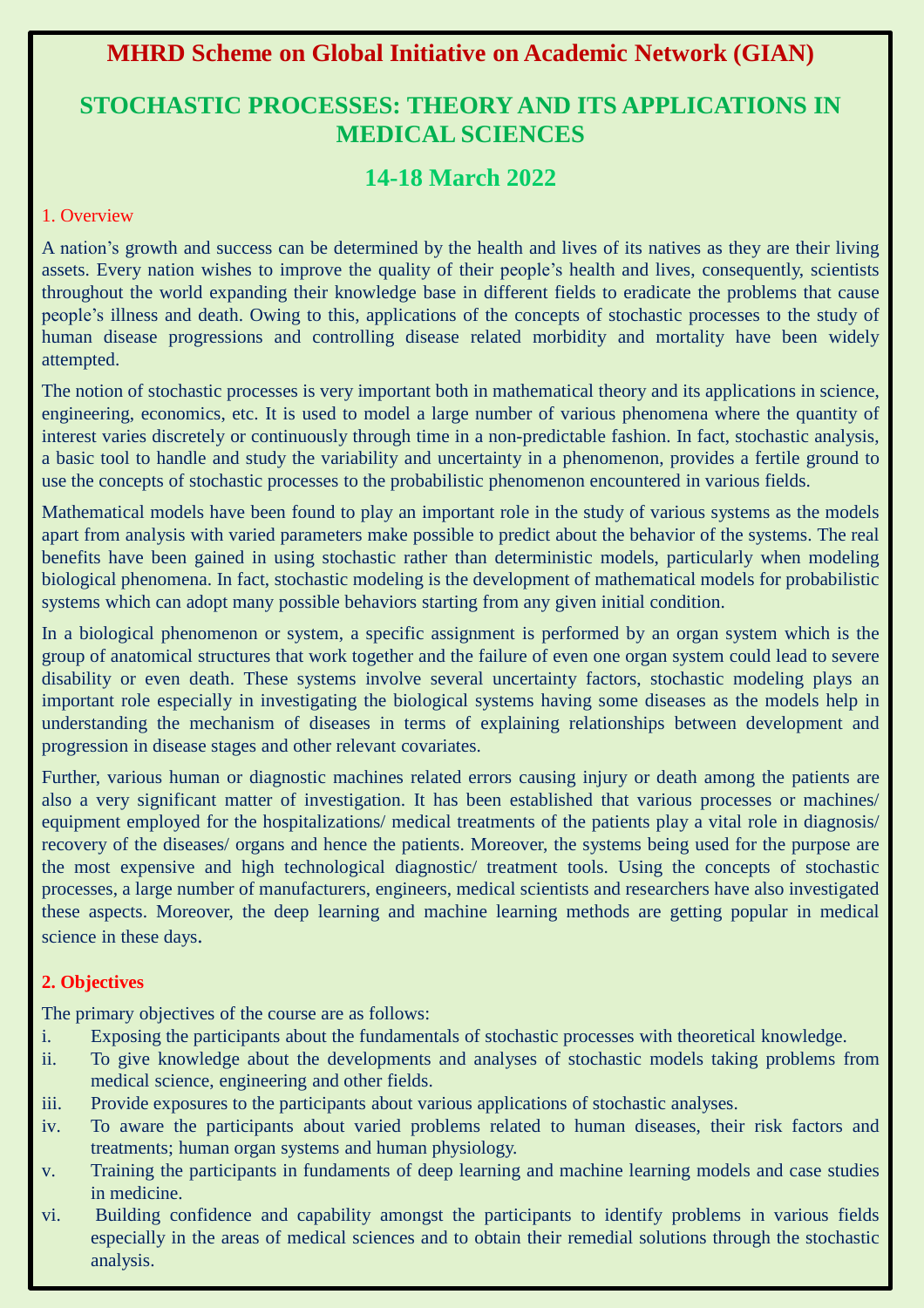### **3. Teaching Faculty with Allotment of Lectures and Tutorials**

- 1. Prof. Arni S.R. Srinivasa Rao (ASR) : 8 hrs lectures and 4 hrs tutorials
- 2. Prof. Rajeev Kumar (RK) : 2 hrs Lectures
- 3. Dr. Poonam Redhu (PR) : 2 hrs Lectures

### **4. Course Details**

The main topics that will be covered are as follows:

- 1. Stochastic processes
- 2. Mathematical modeling of real life problems
- 3. Stochastic models for human organ systems and diseases
- 4. Deep learning in medicine
- 5. Public health and epidemic data modeling
- 6. Stochastic analyses of various hospital systems
- **4.1 Duration**

March 14 –18, 2022 (5 days): 12 hrs lectures and 04 hrs Tutorials

### **4.2 Schedule**

**Day-1 (14 March, 2022)** 

### **Lecture 1: 1 hrs:** 5**:00 PM – 6:00 PM: RK**

Stochastic modeling of some real life problems

- **Lecture 2: 1 hrs: 6:15 PM – 7:15 PM: ASR** Concepts of stochastic processes and their examples
- **Lecture 3: 1 hrs 7:30 PM – 8:30 PM: ASR**

Deep learning in medicine: Introduction and applications

- **Day-2 (15 March, 2022)**
- **Lecture 4: 1 hrs:** 5**:00 PM – 6:00 PM: PR** Mathematical modeling and its applications to diversified fields
- **Lecture 5: 1 hrs: 6:15 PM – 7:15 PM: ASR**

Applications of stochastic processes in the study of diseases, their risk factors and treatments

**Tutorial 1: 2 hrs: 7:30 PM - 9:30 PM: ASR**

 Classification of stochastic process, Markov chain, solving the Kolmogorov equations in simple cases **Day-3 (16 March, 2022)**

**Lecture 6: 1 hrs:** 5**:00 PM – 6:00 PM: RK** Analysis of some stochastic models for human organ and hospital systems

### **Lecture 7: 1 hrs: 6:15 PM – 7:15 PM: ASR**

 Antiretroviral therapy and HIV/AIDS treatment in India, modeling cost and consequences of policy options

## **Lecture 8: 1 hrs: 7:30 PM - 8:30 PM: ASR**

Stochastic models for chronic diseases and their analyses

**Day–4 (17 March, 2022)**

## **Lecture 9: 1 hrs: 5:00PM – 6:00PM: PR**

Statistical mechanisms of motor protein transport

## **Lecture 10: 1 hrs: 6:15 PM – 7:15 PM: ASR**

Dynamic risk prediction or cardiovascular diseases, and statistical models for the diseases

## **Lecture 11: 1 hrs: 7:30 PM - 8:30 PM: ASR**

Epidemic data modeling

## **Day–5 (18 March, 2022)**

**Lecture 12**: **1 hrs: 5:00PM – 6:00PM: ASR** Public health issues and their analyses

## **Tutorial 2: 2 hrs: 6:15 PM – 8:15 PM: ASR**

Models in biostatistics and their applications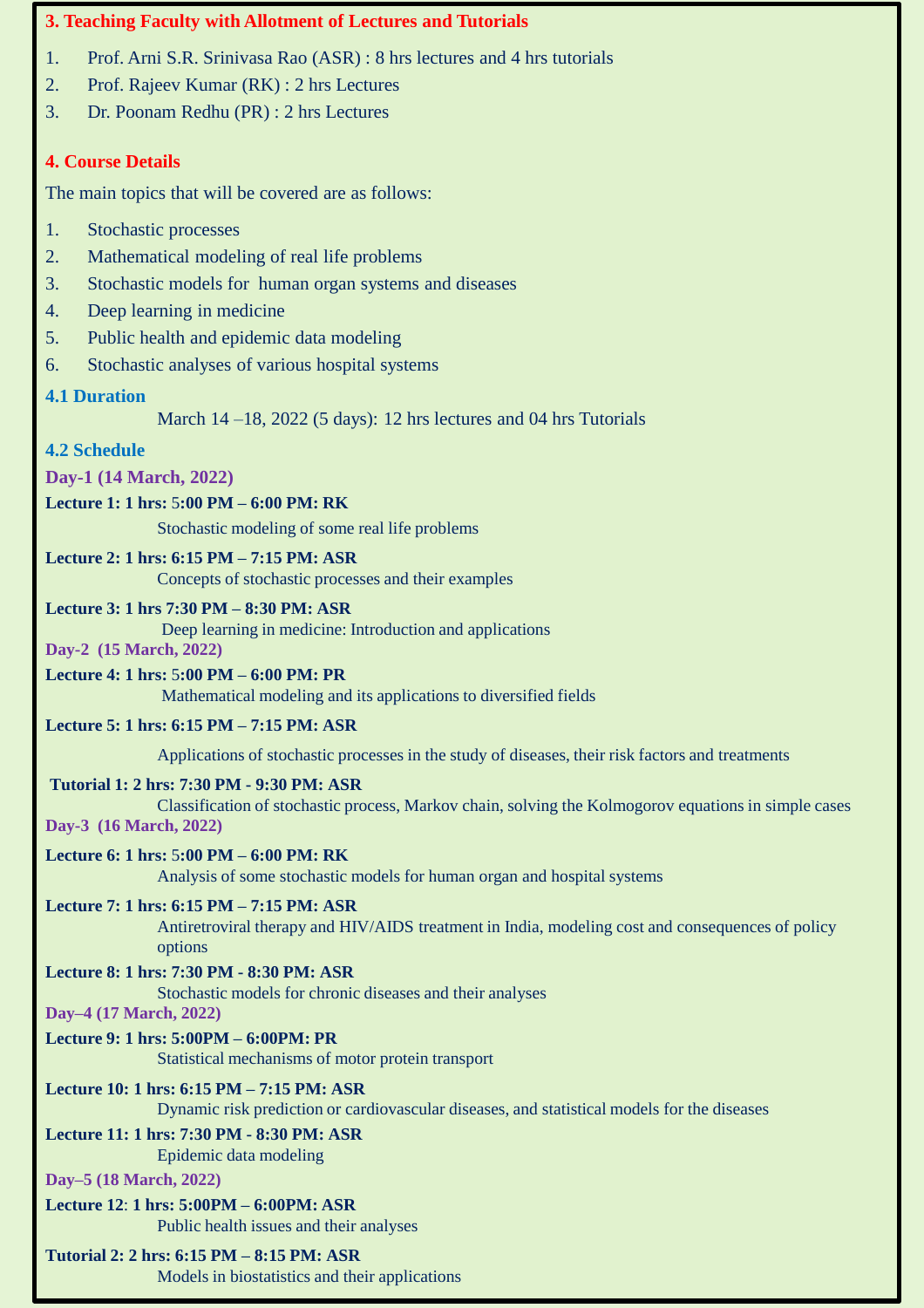### **Date of Examination: 18 March, 2022**

### **5. Who can attend?**

- Doctors, Executives, Engineers and Researchers from industries, hospitals, services and government organizations including R&D laboratories.
- Student at all levels (B.Tech./ M.Sc./ M.Tech./ Ph.D./ MBBS) or Faculty from reputed academic institutions including medical and technical institutions.

### 6**. Fee Structure**

**The fees for attending the Course (other than one time GIAN Course Registration fees Rs. 500/- (Nonrefundable)).**

| <b>Students/ Research Scholars</b>           | Rs. 250/- (UR/OBC); Rs. 150/- (SC/ST) |
|----------------------------------------------|---------------------------------------|
| Faculty                                      | $Rs. 500/-$                           |
| <b>Industry Participants</b>                 | $Rs. 1000/-$                          |
| Participants from Countries other than INDIA | <b>USD 50</b>                         |

The participation fee includes instructional lecture materials and virtual laboratory use for tutorials and assignments. The link of the programme will be shared to the participant for online lectures of the speakers.

### **7. Maximum Number of Seats**

 **Number of participants for the course will be limited to fifty (50).**

### **How to Apply**

**Registration Process:** Registration for GIAN courses is not automatic because of the constraints on maximum number of participants allowed to register for a course. In order to register for one or multiple non-overlapping courses, you have to apply online using the following steps:

- 1. Create login and password at http://www.gian.iitkgp.ac.in/GREGN/index
- 2. Login and complete the registration form.
- 3. Select courses.
- 4. Confirm your application and payment information.
- 5. Pay Rs. 500/- (non-refundable) through online payment gateway.
- 6. The course coordinators of the selected course will go through the submitted application and will confirm the selection as a participant. After shortlisting and selection, the participant(s) have to pay the required registration fees within a stipulated time. The Bank and other details for the payment and course registration will be send to the shortlisted participants through e-mail.